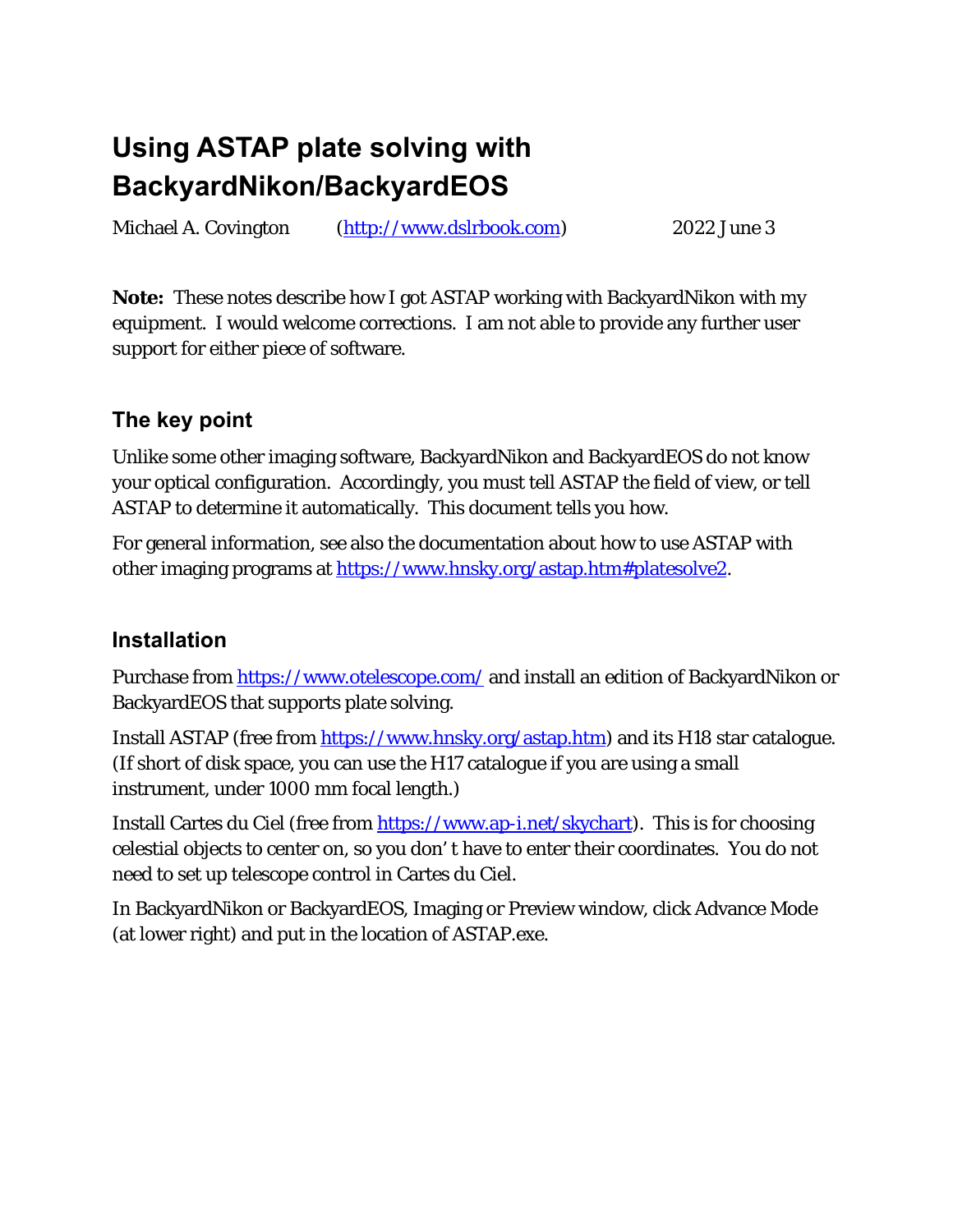| Plate Solver                                                                                                                                                                                                                                     | Duration ISO |      |  |       | Attempts Pixels |  |
|--------------------------------------------------------------------------------------------------------------------------------------------------------------------------------------------------------------------------------------------------|--------------|------|--|-------|-----------------|--|
| <b>ASTAP</b>                                                                                                                                                                                                                                     | 15           | 1600 |  | $5 -$ | 100             |  |
|                                                                                                                                                                                                                                                  |              |      |  |       |                 |  |
|                                                                                                                                                                                                                                                  |              |      |  |       |                 |  |
| A plate solver is only required if you wish to precisely center your telescope<br>on your target. If you do not use a plate solver you can still instruct your<br>telescope mount to slew to your target coordinates.<br><b>ASTAP Executable</b> |              |      |  |       |                 |  |

### **Usage**

You are going to need to open both the ASTAP app and BackyardNikon/BackyardEOS, and it doesn't matter in which order you open them. Neither one needs to remain open when you are not actually using it.

**Open the ASTAP app,** open the Stack window, Alignment tab, and put in the field of view of your camera/telescope combination, or choose "auto." ASTAP will remember this setting. Also choose 180-degree search radius.

| s Stack method <sup>22</sup> Alignment ® Blink L Photometry Q Inspector <i>&lt;</i> Mount analyse Live stacking Monitoring $\equiv$ Pixel math 1 $\equiv$ Pixel mat |       |              |                                                               |                      |             |                                 |  |
|---------------------------------------------------------------------------------------------------------------------------------------------------------------------|-------|--------------|---------------------------------------------------------------|----------------------|-------------|---------------------------------|--|
| detection                                                                                                                                                           |       |              | Field of view (height)[°]:                                    | auto                 |             |                                 |  |
| Downsample: 0                                                                                                                                                       |       | $\checkmark$ | Radius search area [°]:                                       | $180 \sim$           | $0^{\circ}$ |                                 |  |
| Maximum number of stars to use:                                                                                                                                     | 500   | $\checkmark$ | Ignore stars less then ["]:                                   | 1.5<br>$\checkmark$  |             |                                 |  |
| Hash code tolerance:                                                                                                                                                | 0.007 | $\checkmark$ | Star database used:                                           | auto<br>$\checkmark$ |             | Slow<br>Calibrate prior solving |  |
| Ignore stars less then [HFD]:                                                                                                                                       | 0.8   | $\checkmark$ |                                                               |                      |             | Check pattern filter            |  |
| Show extended solver log                                                                                                                                            |       |              | Ignore existing FITS header solution for astrometric stacking |                      |             |                                 |  |

- Solving on "auto" takes much longer than solving with a given field of view.
- Note: ASTAP will not remember "auto." Once it has determined the field of view automatically, it will remember it as a fixed setting, and you will need to change it, or go back to "auto," when you are going to use different optics.
- You can open ASTAP and check or change this setting at any time, whether or not BackyardNikon/BackyardEOS is running, and you can close ASTAP at any time. BackyardNikon/BackyardEOS will use ASTAP, with the settings you have put in, whether or not the ASTAP app is open.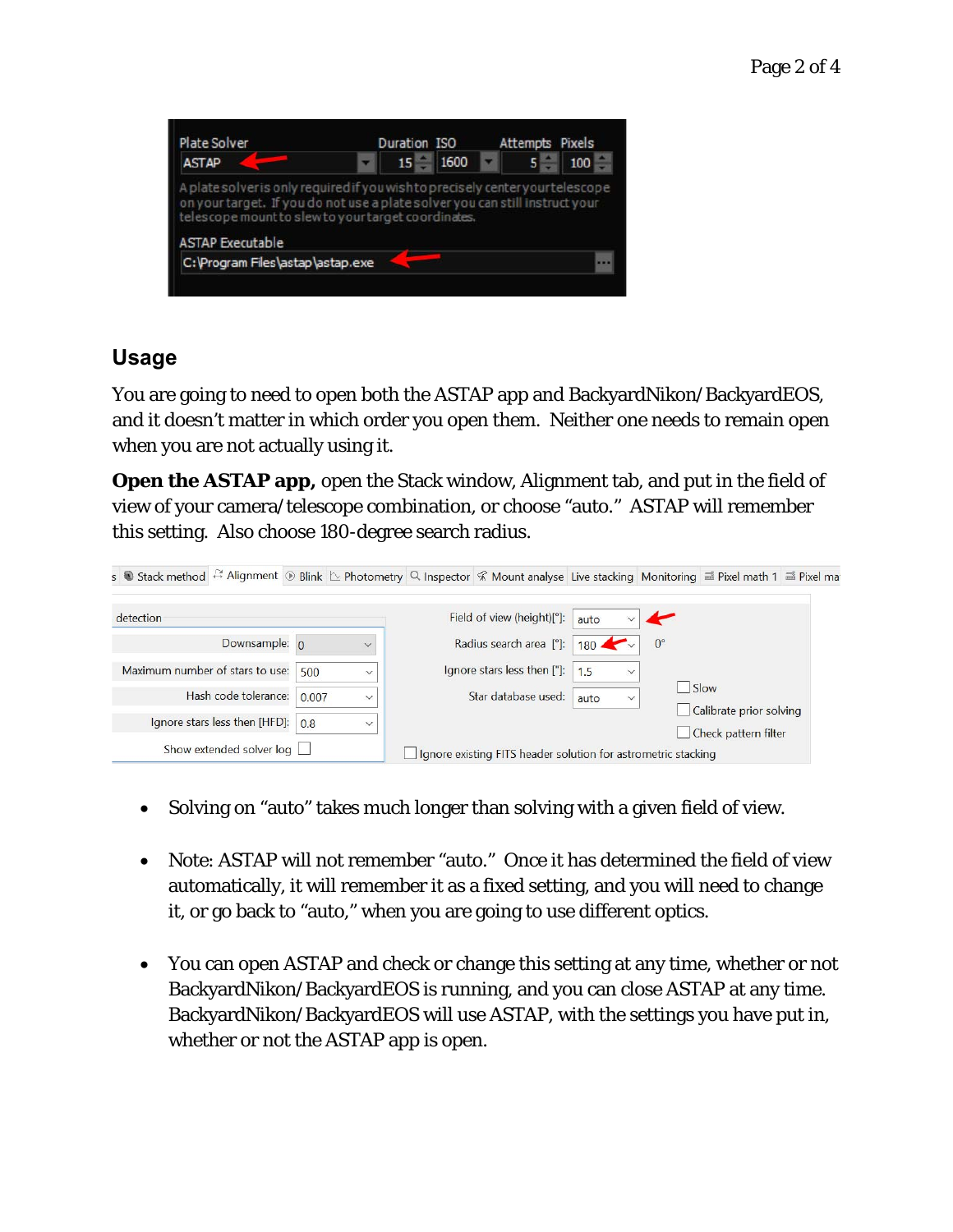**In BackyardNikon/BackyardEOS,** in the Imaging window:

- Preferably, load the exposure sequence you are going to use at this point. You can load or set it later, but this is the most convenient point.
- Then open Advance Mode at the lower right of the screen.

| <b>Target Name</b>                                                                                                  | RA<br><b>DEC</b>                                                                                                                                                                                                                |
|---------------------------------------------------------------------------------------------------------------------|---------------------------------------------------------------------------------------------------------------------------------------------------------------------------------------------------------------------------------|
| M 90                                                                                                                | +13° 02' 29"<br>12h 37m 58s                                                                                                                                                                                                     |
| Enter target name and coordinates.                                                                                  |                                                                                                                                                                                                                                 |
| Acquire RA/DECfrom source                                                                                           |                                                                                                                                                                                                                                 |
| Cartes Du Ciel                                                                                                      |                                                                                                                                                                                                                                 |
|                                                                                                                     | first. If you do not use any of the supported planetarium software you can<br>enter the coordinates manually or use Telescopius and provide a URL link to<br>a reference image, we will extract the coordinates from the image. |
| Plate Solver                                                                                                        | Duration <sub>150</sub><br><b>Attempts Pixels</b>                                                                                                                                                                               |
|                                                                                                                     |                                                                                                                                                                                                                                 |
| <b>ASTAP</b>                                                                                                        | 1600<br>15<br>5<br>100                                                                                                                                                                                                          |
| telescope mount to slew to your target coordinates.<br><b>ASTAP Executable</b><br>C: \Program Files\astap\astap.exe | A plate solver is only required if you wish to precisely center your telescope<br>on your target. If you do not use a plate solver you can still instruct your                                                                  |
| Center                                                                                                              |                                                                                                                                                                                                                                 |
| Slew<br>169a                                                                                                        |                                                                                                                                                                                                                                 |

 Type in the coordinates of the object (R.A. and Dec., epoch of current date, *not* 2000) OR open Cartes du Ciel and find and select the object, then tell BackyardNikon/BackyardEOS to acquire the coordinates from Cartes du Ciel. (Do that by clicking on the arrow.) This will also put in its name.